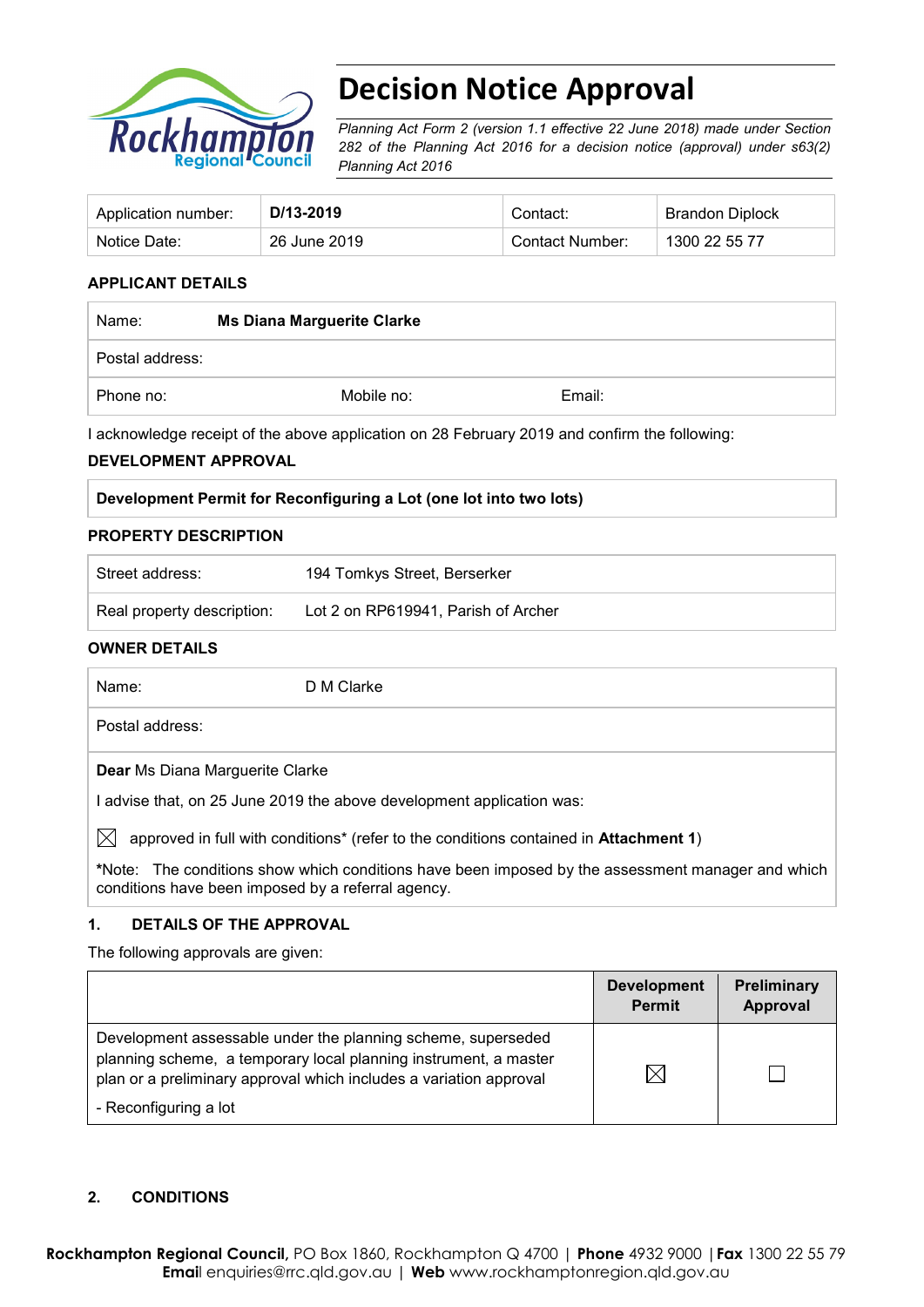This approval is subject to the conditions in Attachment 1.

| $3_{-}$ | <b>FURTHER DEVELOPMENT PERMITS REQUIRED</b> | -NIL  |
|---------|---------------------------------------------|-------|
|         | 4. SUBMISSIONS                              | - NIL |
| 5.      | <b>REFERRAL AGENCIES</b>                    | NIL   |

#### **6. THE APPROVED PLANS**

**The approved development must be completed and maintained generally in accordance with the approved drawings and documents:**

| Plan/Document Name       | <b>Plan/Document Reference</b> | Dated        |
|--------------------------|--------------------------------|--------------|
| Proposed Reconfiguration | R19004-PROP-001, Rev A         | 8 April 2019 |

### **7. CURRENCY PERIOD FOR THE APPROVAL (s.85 of the** *Planning Act***)**

The standard currency periods stated in section 85 of *Planning Act 2016* apply to each aspect of development in this approval, if not stated in the conditions of approval attached.

#### **8. STATEMENT OF REASONS**

| <b>Description of the</b><br>development | The proposed development is for Reconfiguring a Lot (one lot into two lots)                                                                                                                                                                                                                                                                                     |  |
|------------------------------------------|-----------------------------------------------------------------------------------------------------------------------------------------------------------------------------------------------------------------------------------------------------------------------------------------------------------------------------------------------------------------|--|
| <b>Reasons for Decision</b>              | The proposal is consistent and commensurate with the existing<br>a)<br>surrounding residential area and represents infill development over<br>vacant land with access to existing infrastructure and services.                                                                                                                                                  |  |
|                                          | The proposal will not create unsustainable impacts on the existing<br>b)<br>natural hazards nor will it create risk to human life and property on the<br>subject site and surrounding allotments.                                                                                                                                                               |  |
|                                          | The proposed use does not compromise the strategic framework in the<br>C)<br>Rockhampton Region Planning Scheme 2015;                                                                                                                                                                                                                                           |  |
|                                          | Assessment of the development against the relevant zone purpose,<br>d)<br>planning scheme codes and planning scheme policies demonstrates<br>that the proposed development will not cause significant adverse<br>impacts on the surrounding natural environment, built environment and<br>infrastructure, community facilities, or local character and amenity; |  |
|                                          | The proposed development does not compromise the relevant State<br>e)<br>Planning Policy; and                                                                                                                                                                                                                                                                   |  |
|                                          | On balance, the application should be approved because the<br>f)<br>circumstances favour Council exercising its discretion to approve the<br>application even though the development does not comply with an<br>aspect of the assessment benchmarks.                                                                                                            |  |
| Assessment<br><b>Benchmarks</b>          | The proposed development was assessed against the following assessment<br>benchmarks:                                                                                                                                                                                                                                                                           |  |
|                                          | Low Density Residential Zone Code;                                                                                                                                                                                                                                                                                                                              |  |
|                                          | Reconfiguring a Lot Code;<br>$\bullet$                                                                                                                                                                                                                                                                                                                          |  |
|                                          | Flood Hazard Overlay Code;<br>$\bullet$                                                                                                                                                                                                                                                                                                                         |  |
|                                          | <b>Biodiversity Overlay Code;</b><br>$\bullet$                                                                                                                                                                                                                                                                                                                  |  |
|                                          | Access, Parking and Mobility;<br>$\bullet$                                                                                                                                                                                                                                                                                                                      |  |
|                                          | Stormwater Management Code; and<br>$\bullet$                                                                                                                                                                                                                                                                                                                    |  |
|                                          | Water and Sewer Code.                                                                                                                                                                                                                                                                                                                                           |  |
| <b>Compliance with</b>                   | The development was assessed against all of the assessment benchmarks                                                                                                                                                                                                                                                                                           |  |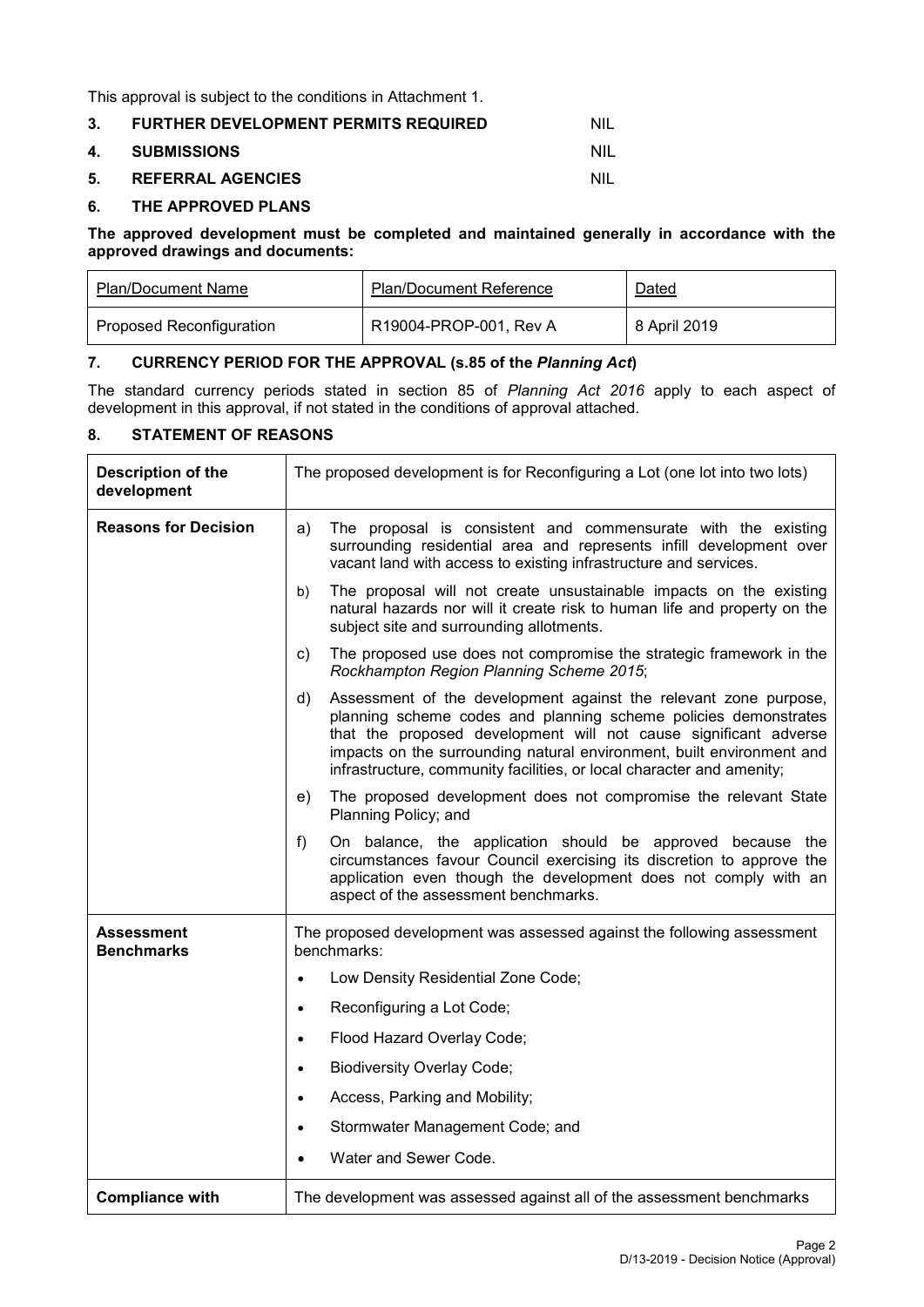| assessment<br>benchmarks     | listed above and complies with all of these with the exception(s) listed below. |                                                                                                                                                                                                                                                                                                                                                                                                                                                                                                                                                                                                                                                      |  |  |
|------------------------------|---------------------------------------------------------------------------------|------------------------------------------------------------------------------------------------------------------------------------------------------------------------------------------------------------------------------------------------------------------------------------------------------------------------------------------------------------------------------------------------------------------------------------------------------------------------------------------------------------------------------------------------------------------------------------------------------------------------------------------------------|--|--|
|                              | <b>Assessment</b><br><b>Benchmark</b>                                           | Reasons for the approval despite non-<br>compliance with benchmark                                                                                                                                                                                                                                                                                                                                                                                                                                                                                                                                                                                   |  |  |
|                              | Flood Hazard Overlay                                                            | The proposal will result in the creation of one (1)<br>additional allotment comprising an area of<br>1,701 $m2$ . Whilst the site is impacted by both the<br>creek catchment and river flooding overlay, this is<br>limited to small sections at the rear of the<br>allotment. The proposal to subdivide will still allow<br>for a large portion of the site to remain flood free<br>and cater for a future residential use. It is noted<br>that the proposal will not create unsustainable<br>impacts on the existing natural hazards nor will it<br>create risk to human life and property on the<br>subject site and surrounding allotments.      |  |  |
|                              | <b>Biodiversity Overlay</b>                                                     | The proposal will result in the creation of one (1)<br>additional allotment comprising an<br>area of<br>1,701 $m^2$ . Whilst the site is located within an<br>identified waterway as per the Biodiversity Code,<br>there is a significant portion of cleared land that is<br>located above the creek line that is considered<br>sufficient to accommodate a future residential<br>dwelling. Any future development of the site to<br>allow a residential dwelling will be located outside<br>of the waterway (creek catchment). In addition,<br>the proposal will not have any significant impacts<br>on the natural functions of Frenchman's Creek. |  |  |
| <b>Matters prescribed by</b> | The State Planning Policy - Part E;<br>$\bullet$                                |                                                                                                                                                                                                                                                                                                                                                                                                                                                                                                                                                                                                                                                      |  |  |
| regulation                   | The Central Queensland Regional Plan;<br>$\bullet$                              |                                                                                                                                                                                                                                                                                                                                                                                                                                                                                                                                                                                                                                                      |  |  |
|                              | The Rockhampton Region Planning Scheme 2015;<br>$\bullet$                       |                                                                                                                                                                                                                                                                                                                                                                                                                                                                                                                                                                                                                                                      |  |  |
|                              | $\bullet$<br>consistent development form; and                                   | Surrounding use of adjacent premises in terms of commensurate and                                                                                                                                                                                                                                                                                                                                                                                                                                                                                                                                                                                    |  |  |
|                              | The common material, being the material submitted with the application.         |                                                                                                                                                                                                                                                                                                                                                                                                                                                                                                                                                                                                                                                      |  |  |

## **9. APPEAL RIGHTS**

The rights of an applicant to appeal to a tribunal or the Planning and Environment Court against a decision about a development application are set out in chapter 6, part 1 of the *Planning Act 2016*. There may also be a right to make an application for a declaration by a tribunal (see chapter 6, part 2 of the *Planning Act 2016).*

## *Appeal by an applicant*

An applicant for a development application may appeal to the Planning and Environment Court against the following:

- the refusal of all or part of the development application
- a provision of the development approval
- the decision to give a preliminary approval when a development permit was applied for
- a deemed refusal of the development application.

An applicant may also have a right to appeal to the Development tribunal. For more information, see schedule 1 of the *Planning Act 2016*.

The timeframes for starting an appeal in the Planning and Environment Court are set out in section 229 of the *Planning Act 2016*.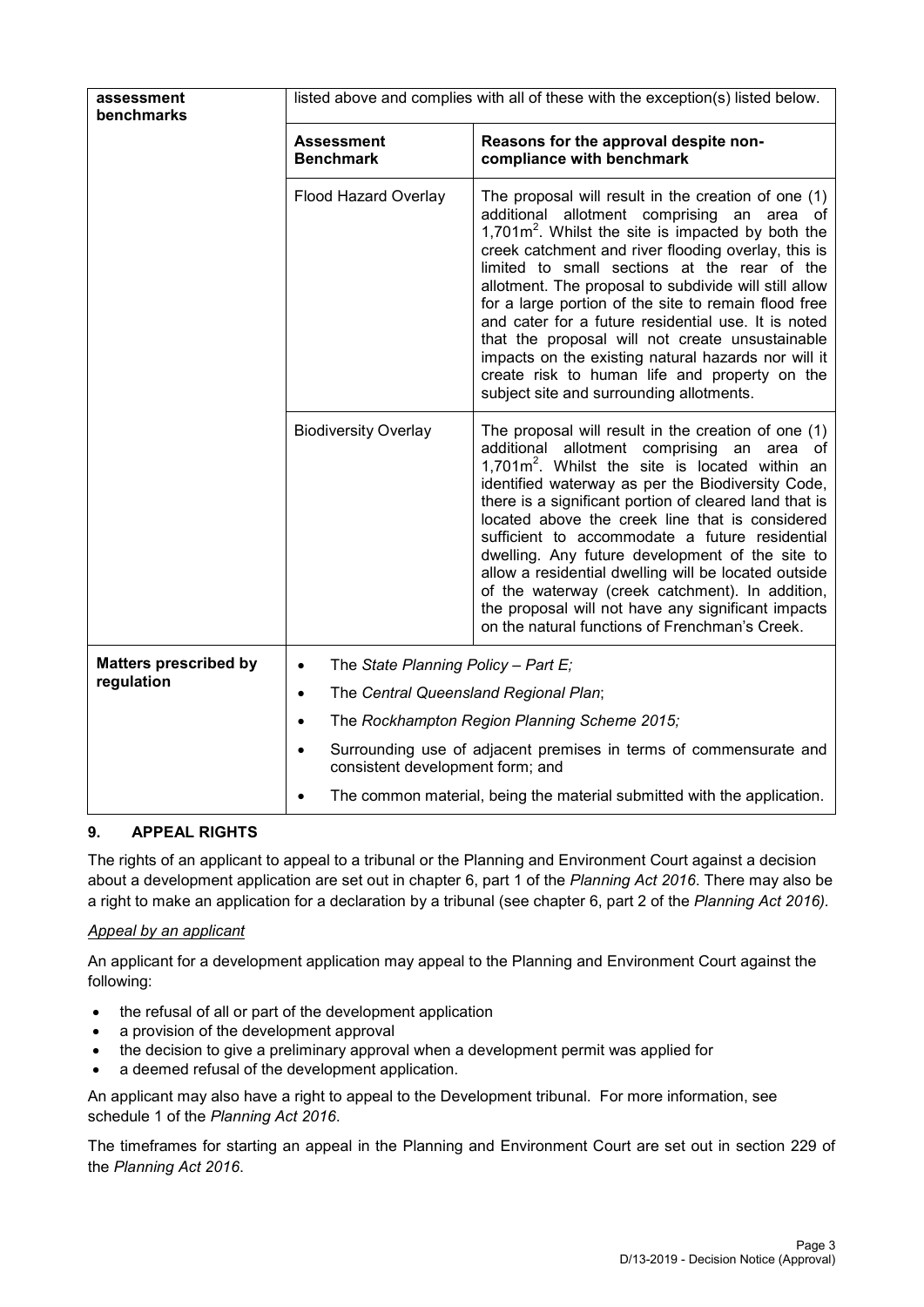**Attachment 2** is an extract from the *Planning Act 2016* that sets out the applicant's appeal rights and the appeal rights of a submitter.

## **10. WHEN THE DEVELOPMENT APPROVAL TAKES EFFECT**

This development approval takes effect:

- From the time the decision notice is given – if there is no submitter and the applicant does not appeal the decision to the court.

Or

When the submitter's appeal period ends – if there is a submitter and the applicant does not appeal the decision to the court.

Or

- Subject to the decision of the court, when the appeal is finally decided – if an appeal is made to the court.

#### **11. ASSESSMENT MANAGER**

| Name: | Tarnya Fitzgibbon<br><b>COORDINATOR</b> | Signature: | Date: | 26 June 2019 |
|-------|-----------------------------------------|------------|-------|--------------|
|       | DEVELOPMENT ASSESSMENT                  |            |       |              |

#### **Attachment 1 – Conditions of the approval**

*Part 1* **–** *Conditions imposed by the assessment manager [Note: where a condition is imposed about infrastructure under Chapter 4 of the Planning Act 2016, the relevant provision of the Act under which this condition was imposed must be specified.]*

#### **Attachment 2—Extract on appeal rights**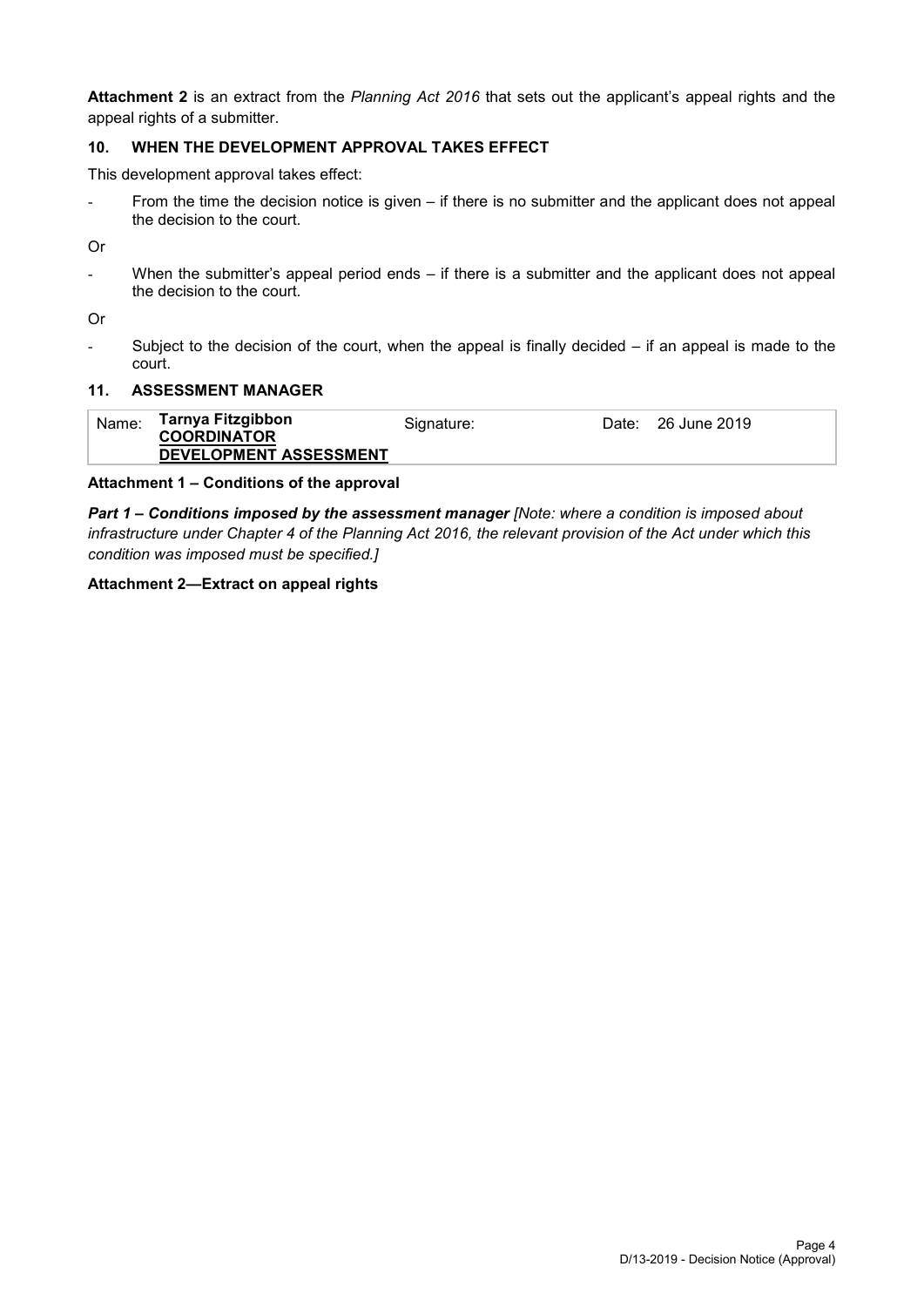

## **Attachment 1 – Part 1 Rockhampton Regional Council Conditions**

*Planning Act 2016*

- 1.0 ADMINISTRATION
- 1.1 The Developer and his employee, agent, contractor or invitee is responsible for ensuring compliance with the conditions of this development approval.
- 1.2 Where these Conditions refer to "Council" in relation to requiring Council to approve or to be satisfied as to any matter, or conferring on the Council a function, power or discretion, that role may be fulfilled in whole or in part by a delegate appointed for that purpose by the Council.
- 1.3 All conditions, works, or requirements of this development must be undertaken and completed:
	- 1.3.1 to Council's satisfaction;
	- 1.3.2 at no cost to Council; and
	- 1.3.3 prior to the issue of the Survey Plan Approval Certificate;

unless otherwise stated.

- 1.4 All works must be designed, constructed and maintained in accordance with the relevant Council policies, guidelines and standards, unless otherwise stated.
- 1.5 All engineering drawings/specifications, design and construction works must be in accordance with the requirements of the relevant *Australian Standards* and must be approved, supervised and certified by a Registered Professional Engineer of Queensland.
- 2.0 APPROVED PLANS AND DOCUMENTS
- 2.1 The approved development must be completed and maintained generally in accordance with the approved plans and documents, except where amended by any condition of this development approval:

| <b>Plan/Document Name</b>       | <b>Plan/Document Reference</b> | <b>Dated</b> |
|---------------------------------|--------------------------------|--------------|
| <b>Proposed Reconfiguration</b> | R19004-PROP-001, Rev A         | 8 April 2019 |

2.2 Where there is any conflict between the conditions of this development approval and the details shown on the approved plans and documents, the conditions of this development approval must prevail.

## 3.0 PLUMBING AND DRAINAGE WORKS

- 3.1 All internal plumbing and drainage works must be designed and constructed in accordance with the approved plans (refer to condition 2.1), *Capricorn Municipal Development Guidelines*, *Water Supply (Safety and Reliability) Act 2008, Plumbing and Drainage Act 2002*, and Council's Plumbing and Drainage Policies.
- 3.2 All lots within the development must be connected to Council's reticulated sewerage and water networks. Each lot must be provided with its own separate sewerage connection point, located wholly within its respective property boundary.
- 3.3 The existing sewerage and water connection point(s) servicing the dwelling on proposed Lot 2 must be retained.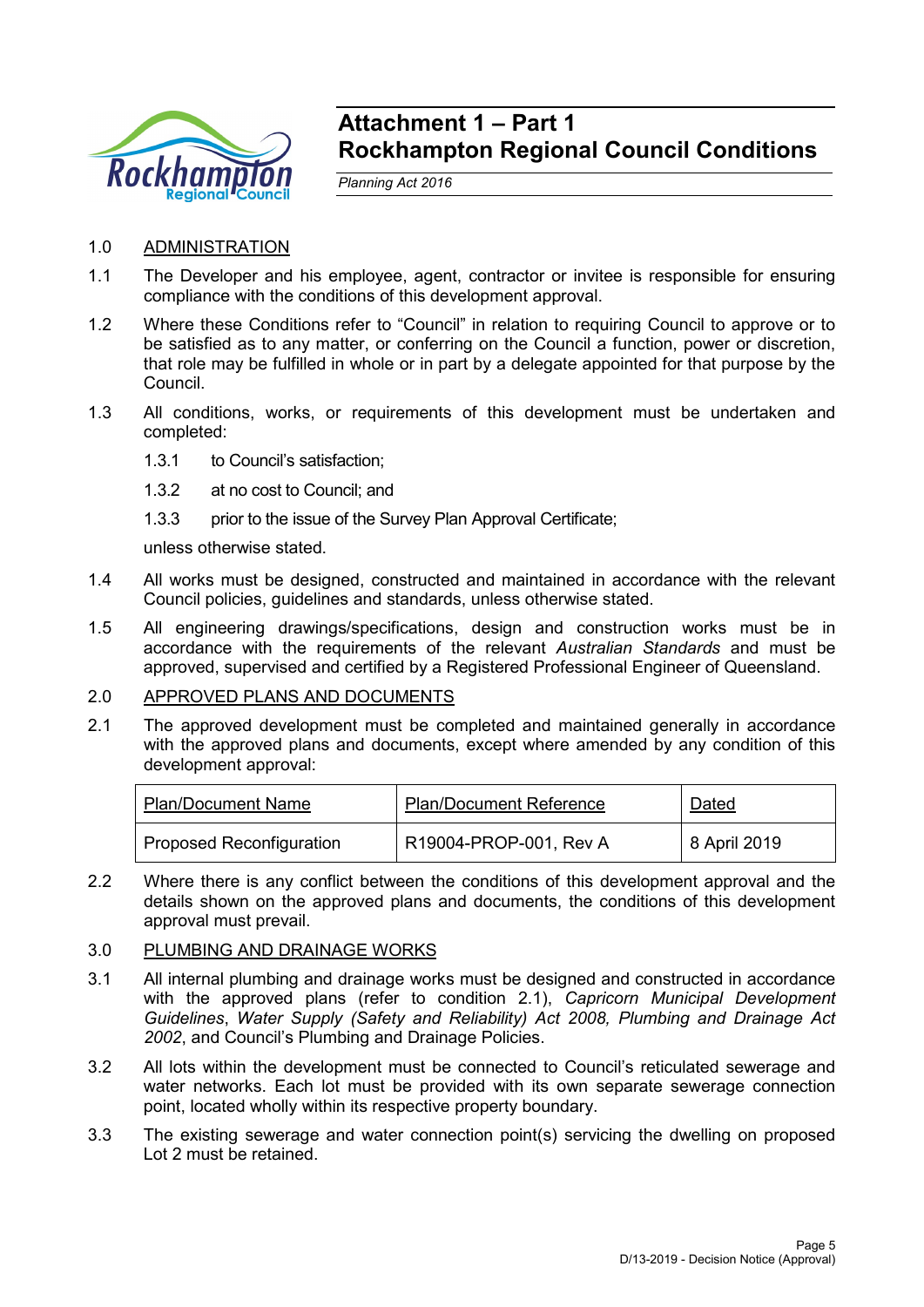- 3.4 A new water connection point must be provided to service proposed Lot 1 from the existing reticulated water network located in Tomkys Street. All connections to existing Council Infrastructure are to be completed as Private Works by Fitzroy River Water.
- 3.5 A new sewerage connection point must be provided for proposed Lot 1 from the existing sewerage chamber located adjacent to the western boundary of proposed Lot 1. All connections to existing Council Infrastructure are to be completed as Private Works by Fitzroy River Water.
- 3.6 Internal Plumbing and Sanitary Drainage of existing buildings must be contained within the lot it serves.
- 4.0 ROOF AND ALLOTMENT DRAINAGE WORKS
- 4.1 All roof and allotment drainage works must be designed and constructed in accordance with the *Queensland Urban Drainage Manual*, *Capricorn Municipal Development Guidelines* and sound engineering practice.
- 4.2 All roof and allotment runoff from the development must be directed to a lawful point of discharge and must not restrict, impair or change the natural flow of runoff water or cause a nuisance to surrounding land or infrastructure.

Note: For any future development proposed on Lot 1, the roof drainage must be discharged to the drainage easement or kerb and channel in Tomkys Street.

## 5.0 ELECTRICITY

5.1 A *Certificate of Electricity Supply* from the relevant service provider must be provided to Council, prior to the issue of the Survey Plan Approval Certificate.

Note: The applicant can enter into a *Negotiated Connection Establishment Contract* with the Supplier for the provisioning of electrical services and/or street lighting. Provided the Applicant has undertaken all the conditions of the contract, including providing performance security, the Supplier will issue *a Certificate of Electricity Supply*.

5.2 Electricity services must be provided to each lot in accordance with the standards and requirements of the relevant service provider.

#### 6.0 TELECOMMUNICATIONS

- 6.1 Telecommunications services must be provided to each lot in accordance with the standards and requirements of the relevant service provider. Unless otherwise stipulated by telecommunications legislation at the time of installation, this includes all necessary pits and pipes, and conduits that provide a connection to the telecommunications network.
- 6.2 Evidence (see below) of acceptance of the works from the relevant service provider must be provided to Council, prior to the issue of the Survey Plan Approval Certificate e.g. This will be a letter from either :-

**NBN** *a 'Certificate of Practical Completion*",

**Telstra** a-"*Telecommunications Agreement/Provisioning Letter*",

**A Licenced Carrier** under the Telecommunications Act 1997- (*signed documentation from a Registered Professional Engineer Queensland -electrical enginee*r.)

## 7.0 ASSET MANAGEMENT

- 7.1 Any alteration necessary to electricity, telephone, water mains, sewerage mains, and/or public utility installations resulting from the development or in connection with the development, must be undertaken and completed at no cost to Council.
- 7.2 Any damage to existing stormwater, water supply and sewerage infrastructure, kerb and channel, pathway or roadway (including removal of concrete slurry from public land and Council infrastructure), that occurs while any works are being carried out in association with this development approval must be repaired at full cost to the developer. This includes the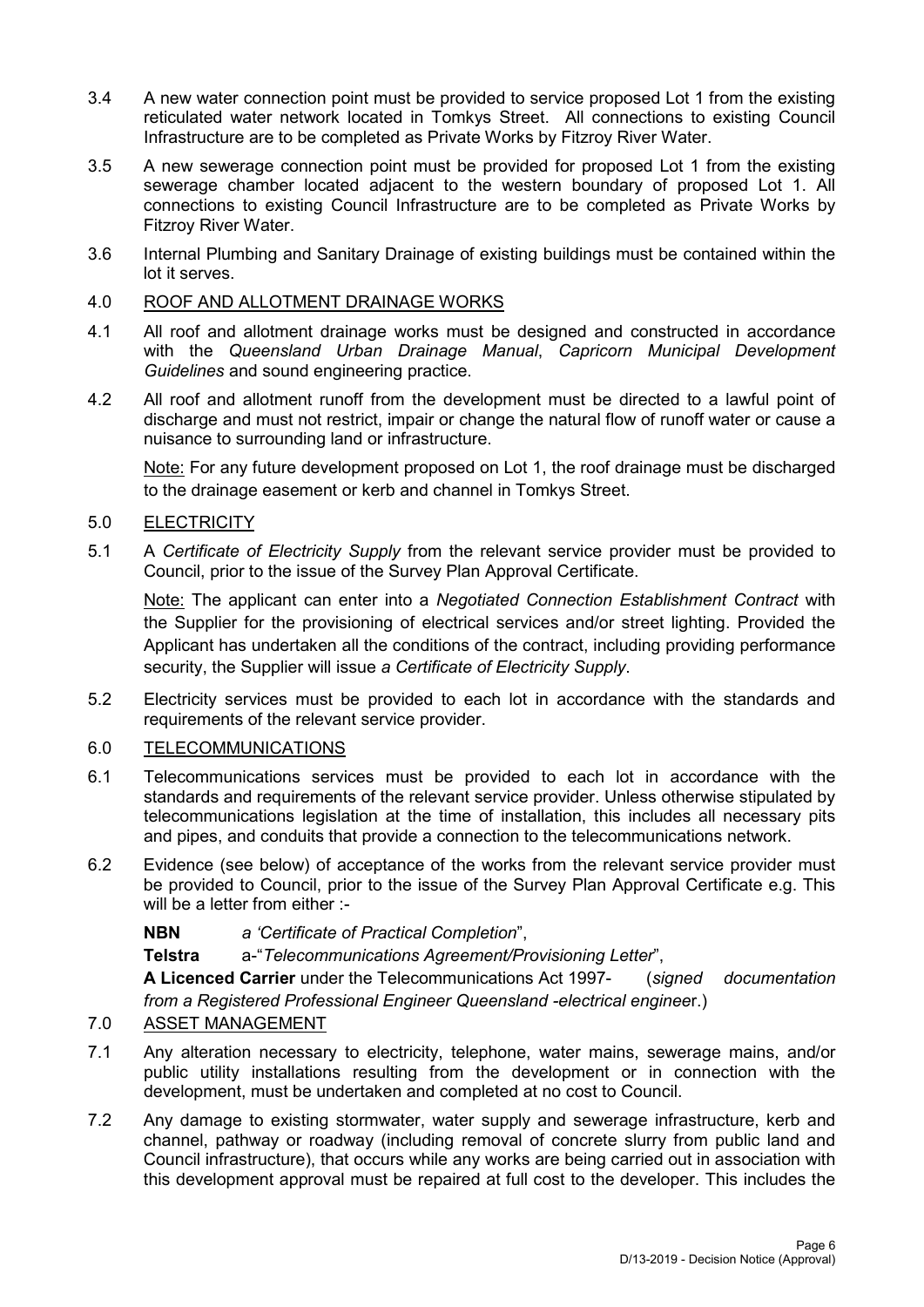reinstatement of any existing traffic signs or pavement markings that may have been removed or damaged.

### 8.0 OPERATING PROCEDURES

8.1 All construction materials, waste, waste skips, machinery and contractors' vehicles must be located and stored or parked within the development site. Storage of materials or parking of construction machinery or contractors' vehicles must not occur within Tomkys Street.

#### ADVISORY NOTES

#### NOTE 1. Aboriginal Cultural Heritage

It is advised that under section 23 of the *Aboriginal Cultural Heritage Act 2003*, a person who carries out an activity must take all reasonable and practicable measures to ensure the activity does not harm Aboriginal cultural heritage (the "cultural heritage duty of care"). Maximum penalties for breaching the duty of care are listed in the Aboriginal cultural heritage legislation. The information on Aboriginal cultural heritage is available on the Department of Aboriginal and Torres Strait Islander Partnerships website [www.datsip.qld.gov.au.](http://www.datsip.qld.gov.au/)

#### NOTE 2. General Environmental Duty

General environmental duty under the *Environmental Protection Act 1994* prohibits unlawful environmental nuisance caused by noise, aerosols, particles, dust, ash, fumes, light, odour or smoke beyond the boundaries of the development site during all stages of the development including earthworks, construction and operation.

#### NOTE 3. General Safety Of Public During Construction

The *Work Health and Safety Act 2011* and *Manual of Uniform Traffic Control Devices* must be complied with in carrying out any construction works, and to ensure safe traffic control and safe public access in respect of works being constructed on a road.

#### NOTE 4. Works in Road Reserve Permit

It is advised that a Works in Road Reserve Permit (including a fee for the vehicle crossover and compliant with Standard *Capricorn Municipal Development Guidelines, Standard* Drawings) will be required at Building Application Stage for any future driveway associated with proposed Lot 1.

#### NOTE 5. Infrastructure Charges Notice

This application is subject to infrastructure charges in accordance with Council policies. The charges are presented on an Infrastructure Charges Notice.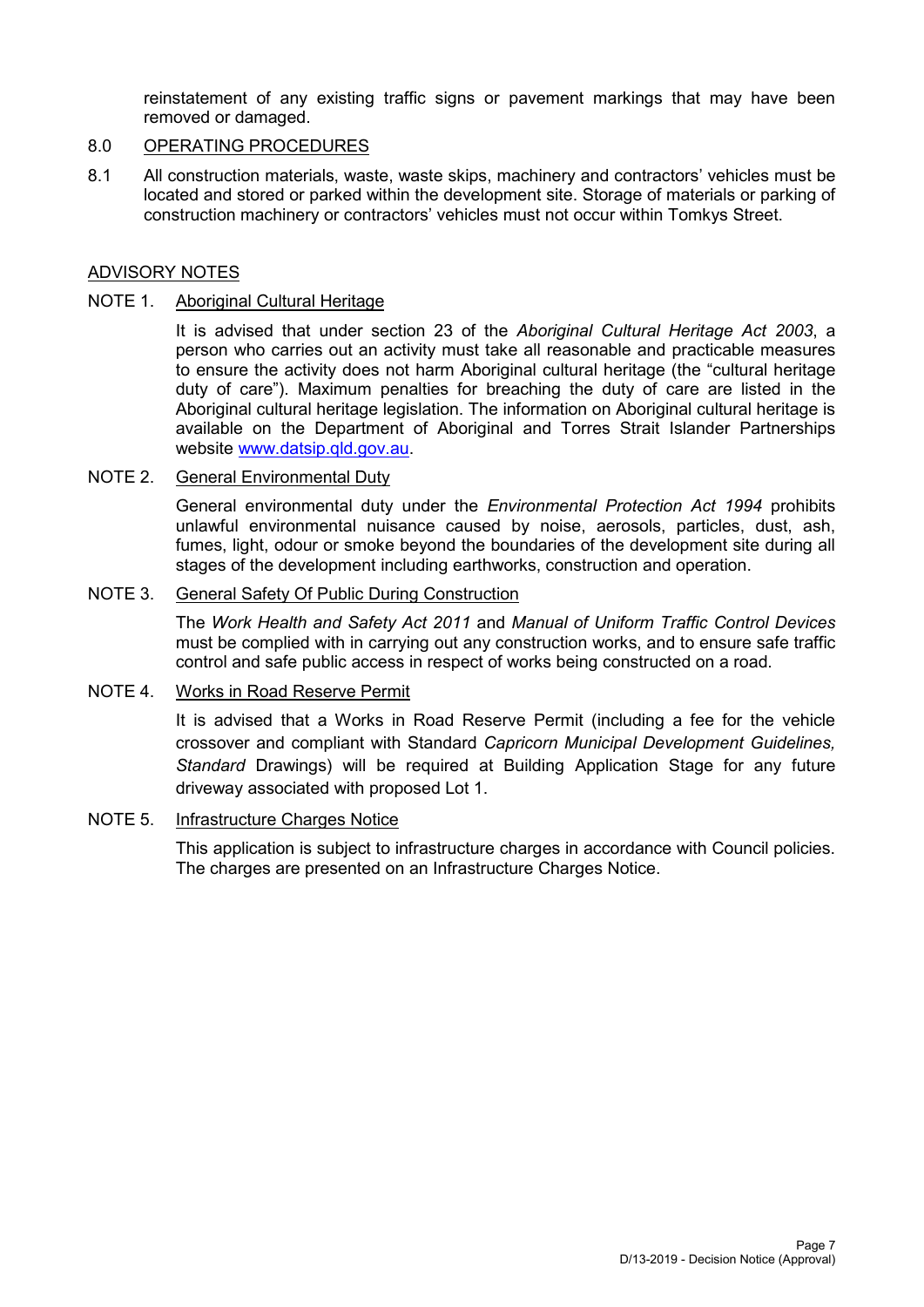

# **Attachment 2 - Appeal Rights**

*PLANNING ACT 2016*

The following is an extract from the *Planning Act 2016 (Chapter 6)*

#### *Appeal rights*

#### *229 Appeals to tribunal or P&E Court*

- (1) Schedule 1 states—
	- (a) matters that may be appealed to— (i)either a tribunal or the P&E Court; or (ii)only a tribunal; or (iii)only the P&E Court; and
	- (b) the person—

(i)who may appeal a matter (the **appellant**); and (ii)who is a respondent in an appeal of the matter; and (iii)who is a co-respondent in an appeal of the matter; and

- (iv)who may elect to be a co-respondent in an appeal of the matter.
- (2) An appellant may start an appeal within the appeal period.
- (3) The **appeal period** is—
	- (a) for an appeal by a building advisory agency—10 business days after a decision notice for the decision is given to the agency or
	- (b) for an appeal against a deemed refusal—at any time after the deemed refusal happens; or
	- (c) for an appeal against a decision of the Minister, under chapter 7, part 4, to register premises or to renew the registration of premises—20 business days after a notice is published under section 269(3)(a) or (4); or
	- (d) for an appeal against an infrastructure charges notice— 20 business days after the infrastructure charges notice is given to the person; or
	- (e) for an appeal about a deemed approval of a development application for which a decision notice has not been given—30 business days after the applicant gives the deemed approval notice to the assessment manager; or
	- (f) for any other appeal—20 business days after a notice of the decision for the matter, including an enforcement notice, is given to the person.

#### Note—

See the P&E Court Act for the court's power to extend the appeal period.

- (4) Each respondent and co-respondent for an appeal may be heard in the appeal.
- (5) If an appeal is only about a referral agency's response, the assessment manager may apply to the tribunal or P&E Court to withdraw from the appeal.
- (6) To remove any doubt, it is declared that an appeal against an infrastructure charges notice must not be about—
	- (a) the adopted charge itself; or
	- (b) for a decision about an offset or refund—
		- (i) the establishment cost of trunk infrastructure identified in a LGIP; or
		- (ii) the cost of infrastructure decided using the method

included in the local government's charges resolution.

- **230 Notice of appeal**
- (1) An appellant starts an appeal by lodging, with the registrar of the tribunal or P&E Court, a notice of appeal that—
	- (a) is in the approved form; and
	- (b) succinctly states the grounds of the appeal.
- (2) The notice of appeal must be accompanied by the required fee.
- (3) The appellant or, for an appeal to a tribunal, the registrar must, within the service period, give a copy of the notice of appeal to—
- (a) the respondent for the appeal; and
- (b) each co-respondent for the appeal; and
- (c) for an appeal about a development application under schedule 1, table 1, item 1—each principal submitter for the development application; and
- (d) for an appeal about a change application under schedule 1, table 1, item 2—each principal submitter for the change application; and
- (e) each person who may elect to become a co-respondent for the appeal, other than an eligible submitter who is not a principal submitter in an appeal under paragraph (c) or (d); and
- (f) for an appeal to the P&E Court—the chief executive; and
- (g) for an appeal to a tribunal under another Act—any other person who the registrar considers appropriate.
- (4) The **service period** is—
	- (a) if a submitter or advice agency started the appeal in the P&E Court—2 business days after the appeal is started; or
	- (b) otherwise—10 business days after the appeal is started.
- (5) A notice of appeal given to a person who may elect to be a co-respondent must state the effect of subsection
- (6) A person elects to be a co-respondent by filing a notice of election, in the approved form, within 10 business days after the notice of appeal is given to the person*.*
- **231 Other appeals**
- (1) Subject to this chapter, schedule 1 and the P&E Court Act, unless the Supreme Court decides a decision or other matter under this Act is affected by jurisdictional error, the decision or matter is non-appealable.
- (2) The Judicial Review Act 1991, part 5 applies to the decision or matter to the extent it is affected by jurisdictional error.
- (3) A person who, but for subsection (1) could have made an application under the Judicial Review Act 1991 in relation to the decision or matter, may apply under part 4 of that Act for a statement of reasons in relation to the decision or matter.
- (4) In this section— **decision** includes—
	- (a) conduct engaged in for the purpose of making a decision; and
	- (b) other conduct that relates to the making of a decision; and
	- (c) the making of a decision or the failure to make a decision; and
	- (d) a purported decision; and
	- (e) a deemed refusal.
- **non-appealable**, for a decision or matter, means the decision or matter—
	- (a) is final and conclusive; and
	- (b) may not be challenged, appealed against, reviewed, quashed, set aside or called into question in any other way under the Judicial Review Act 1991 or otherwise, whether by the Supreme Court, another court, a tribunal or another entity; and
	- (c) is not subject to any declaratory, injunctive or other order of the Supreme Court, another court, a tribunal or another entity on any ground.

#### **232 Rules of the P&E Court**

- (1) A person who is appealing to the P&E Court must comply with the rules of the court that apply to the appeal.
- (2) However, the P&E Court may hear and decide an appeal even if the person has not complied with rules of the P&E Court.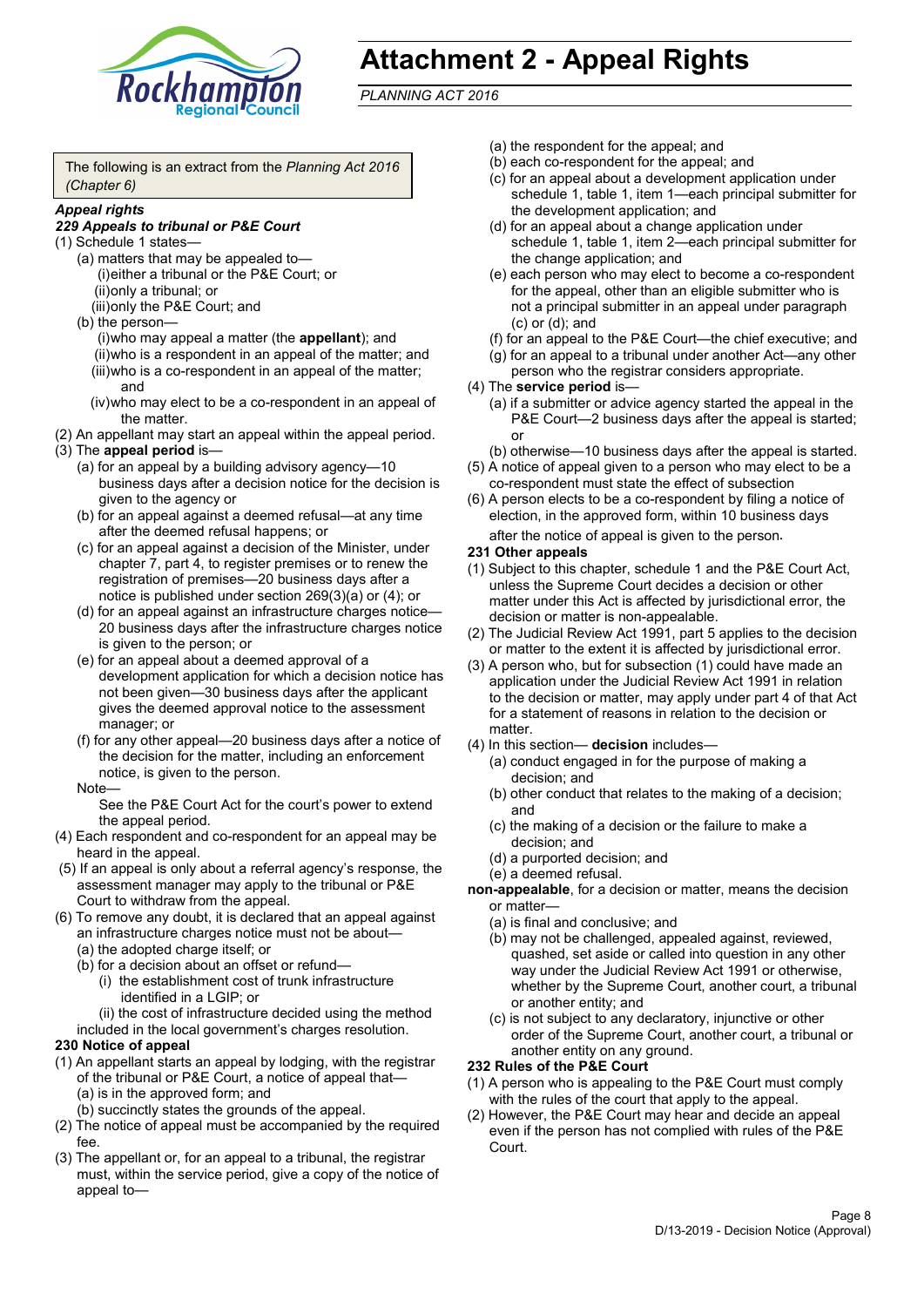

## **Appeal Rights**

*PLANNING ACT 2016*

## **Schedule 1**

#### **Appeals section 229 1 Appeal rights and parties to appeals**

- (1) Table 1 states the matters that may be appealed to—(a) the P&E court; or (b) a tribunal.
- (2) However, table 1 applies to a tribunal only if the matter involves—
	- (a) the refusal, or deemed refusal of a development application, for—
	- (i) a material change of use for a classified building; or
	- (ii) operational work associated with building work, a retaining wall, or a tennis court; or
	- (b) a provision of a development approval for—
	- (i) a material change of use for a classified building; or
- (ii) operational work associated with building work, a retaining wall, or a tennis court; or
	- (c) if a development permit was applied for—the decision to give a preliminary approval for—
		- (i) a material change of use for a classified building; or
	- (ii) operational work associated with building work, a retaining wall, or a tennis court; or
	- (d) a development condition if—
		- (i) the development approval is only for a material change of use that involves the use of a building classified under the Building Code as a class 2 building; and
		- (ii) the building is, or is proposed to be, not more than 3 storeys; and
		- (iii) the proposed development is for not more than 60 sole-occupancy units; or
	- (e) a decision for, or a deemed refusal of, an extension application for a development approval that is only for a material change of use of a classified building; or
	- (f) a decision for, or a deemed refusal of, a change application for a development approval that is only for a material change of use of a classified building; or
	- (g) a matter under this Act, to the extent the matter relates to—
		- (i) the Building Act, other than a matter under that Act that may or must be decided by the Queensland Building and Construction Commission; or
		- (ii) the Plumbing and Drainage Act, part 4 or 5; or
	- (h) a decision to give an enforcement notice in relation to a matter under paragraphs (a) to (g); or
	- (i) a decision to give an infrastructure charges notice; or
	- (j) the refusal, or deemed refusal, of a conversion application; or
	- (k) a matter that, under another Act, may be appealed to the tribunal; or
	- (l) a matter prescribed by regulation.
- (3) Also, table 1 does not apply to a tribunal if the matter
	- involves—
	- (a) for a matter in subsection  $(2)(a)$  to  $(d)$ 
		- (i) a development approval for which the development application required impact assessment; and
		- (ii) a development approval in relation to which the assessment manager received a properly made submission for the development application; or
	- (b) a provision of a development approval about the identification or inclusion, under a variation approval, of a matter for the development.
- (4) Table 2 states the matters that may be appealed only to the P&E Court.
- (5) Table 3 states the matters that may be appealed only to the tribunal.
- (6) In each table—
	- (a) column 1 states the appellant in the appeal; and
	- (b) column 2 states the respondent in the appeal; and
	- (c) column 3 states the co-respondent (if any) in the appeal; and
	- (d) column 4 states the co-respondents by election (if any) in the appeal.
- (7) If the chief executive receives a notice of appeal under section 230(3)(f), the chief executive may elect to be a corespondent in the appeal.

| Table 1                                                                                                                                                                                                                                                                                                                                        |                           |                                                                  |                                                       |  |
|------------------------------------------------------------------------------------------------------------------------------------------------------------------------------------------------------------------------------------------------------------------------------------------------------------------------------------------------|---------------------------|------------------------------------------------------------------|-------------------------------------------------------|--|
|                                                                                                                                                                                                                                                                                                                                                |                           | Appeals to the P&E Court and, for certain matters, to a tribunal |                                                       |  |
| 1. Development applications<br>An appeal may be made against-<br>(a) the refusal of all or part of the development application; or<br>(b) the deemed refusal of the development application; or<br>(c) a provision of the development approval; or<br>(d) if a development permit was applied for-the decision to give a preliminary approval. |                           |                                                                  |                                                       |  |
| Column 1                                                                                                                                                                                                                                                                                                                                       | Column 2                  | Column 3                                                         | Column 4                                              |  |
| Appellant                                                                                                                                                                                                                                                                                                                                      | Respondent                | Co-respondent                                                    | Co-respondent by election                             |  |
| $(if$ any)<br>$(if$ any)                                                                                                                                                                                                                                                                                                                       |                           |                                                                  |                                                       |  |
| The applicant                                                                                                                                                                                                                                                                                                                                  | The assessment<br>manager | If the appeal is about<br>a concurrence                          | 1 A concurrence agency that is<br>not a co-respondent |  |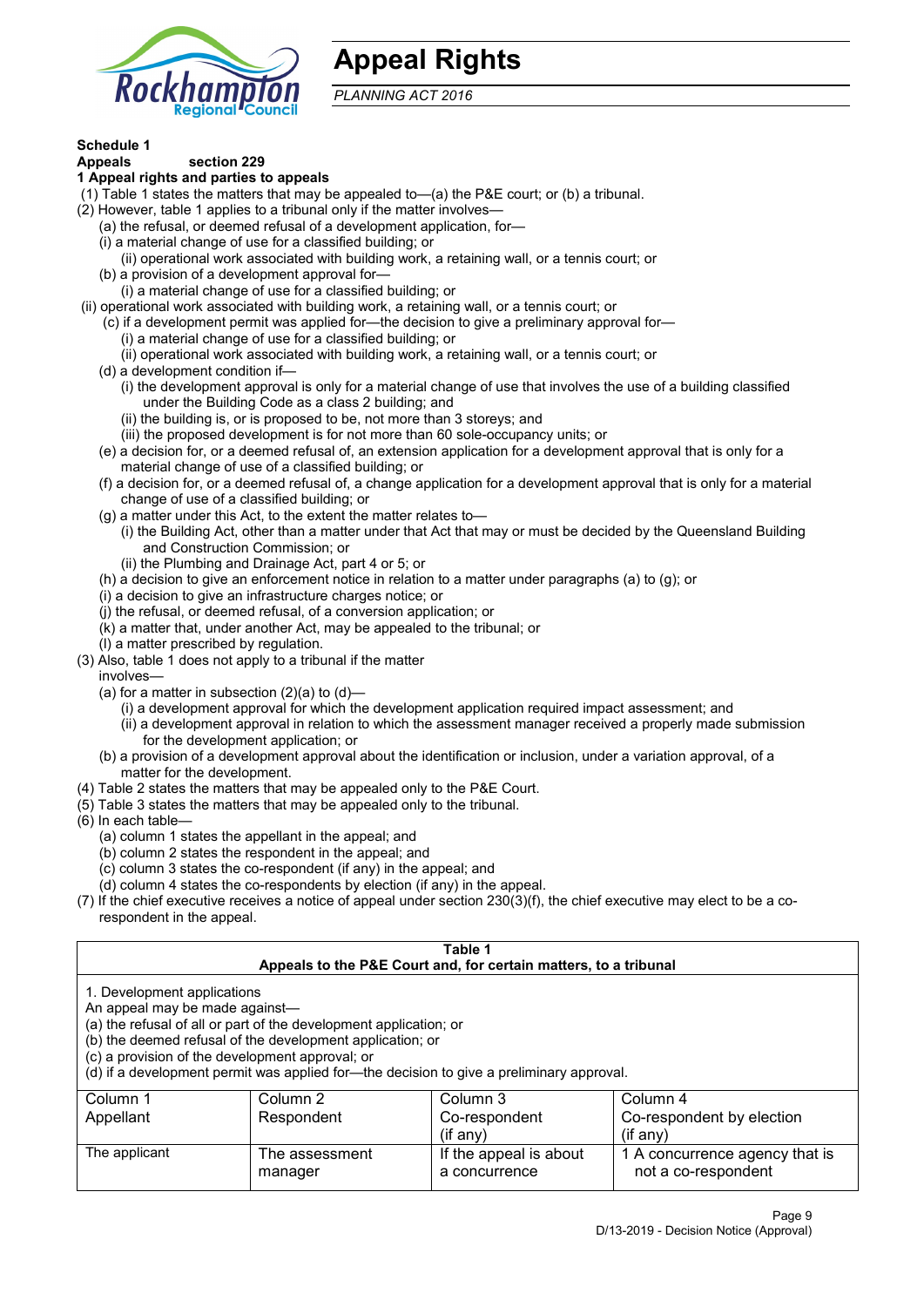| Table 1<br>Appeals to the P&E Court and, for certain matters, to a tribunal                                                                                                                                      |                                   |                                                                 |                                                                                                                                                                                                                                                                                                                                                 |  |
|------------------------------------------------------------------------------------------------------------------------------------------------------------------------------------------------------------------|-----------------------------------|-----------------------------------------------------------------|-------------------------------------------------------------------------------------------------------------------------------------------------------------------------------------------------------------------------------------------------------------------------------------------------------------------------------------------------|--|
|                                                                                                                                                                                                                  |                                   | agency's referral<br>response-the<br>concurrence agency         | 2 If a chosen Assessment<br>manager is the respondent-<br>the prescribed assessment<br>manager<br>3 Any eligible advice agency for<br>the application<br>4 Any eligible submitter for the<br>application                                                                                                                                        |  |
| 2. Change applications<br>An appeal may be made against-<br>(b) a deemed refusal of a change application.                                                                                                        |                                   |                                                                 | (a) a responsible entity's decision for a change application, other than a decision made by the P&E court; or                                                                                                                                                                                                                                   |  |
| Column 1<br>Appellant                                                                                                                                                                                            | Column <sub>2</sub><br>Respondent | Column 3<br>Co-respondent<br>(if any)                           | Column 4<br>Co-respondent by election<br>(if any)                                                                                                                                                                                                                                                                                               |  |
| 1 The applicant<br>2 If the responsible<br>entity is the<br>assessment<br>manager-an<br>affected entity that<br>gave a pre-request<br>notice or response<br>notice                                               | The responsible<br>entity         | If an affected entity<br>starts the appeal-the<br>applicant     | 1 A concurrence agency for the<br>development application<br>2 If a chosen assessment<br>manager is the respondent-<br>the prescribed assessment<br>manager<br>3 A private certifier for the<br>development application<br>4 Any eligible advice agency for<br>the change application<br>5 Any eligible submitter for the<br>change application |  |
| 3. Extension applications<br>An appeal may be made against-<br>(a) the assessment manager's decision about an extension application; or<br>(b) a deemed refusal of an extension application.                     |                                   |                                                                 |                                                                                                                                                                                                                                                                                                                                                 |  |
| Column 1<br>Appellant                                                                                                                                                                                            | Column <sub>2</sub><br>Respondent | Column 3<br>Co-respondent<br>(if any)                           | Column 4<br>Co-respondent by election<br>(if any)                                                                                                                                                                                                                                                                                               |  |
| 1 The applicant<br>1<br>For a matter other<br>$\mathbf{2}$<br>than a deemed<br>refusal of an<br>extension<br>application - a<br>concurrence<br>agency, other than<br>the chief executive,<br>for the application | The assessment<br>manager         | If a concurrence<br>agency starts the<br>appeal - the applicant | If a chosen assessment<br>manager is the respondent – the<br>prescribed assessment manager                                                                                                                                                                                                                                                      |  |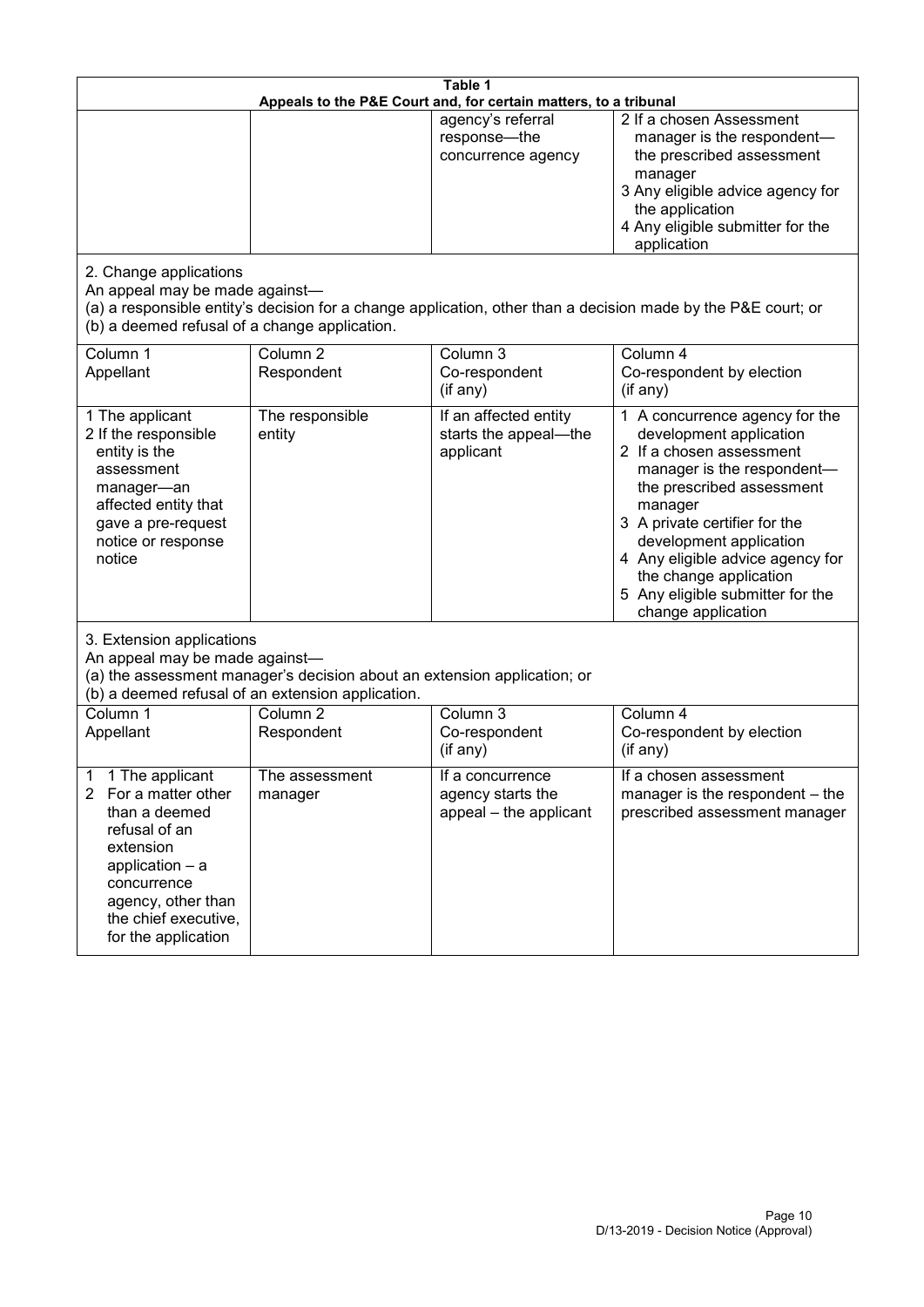#### **Table 1 Appeals to the P&E Court and, for certain matters, to a tribunal**

4. Infrastructure charges notices

- An appeal may be made against an infrastructure charges notice on 1 or more of the following grounds
- a) The notice involved an error relating to
	- (i) The application of the relevant adopted charge; or
- Examples of errors in applying an adopted charge
	- The incorrect application of gross floor area for a non-residential development
	- Applying an incorrect 'use category', under a regulation, to the development
	- (i) The working out of extra demands, for section 120; or
	- (ii) An offset or refund; or
- b) The was no decision about an offset or refund; or
- c) If the infrastructure charges notice states a refund will be given the timing for giving the refund; or
- d) The amount of the charge is so unreasonable that no reasonable relevant local government could have
- imposed the amount.

| Column 1                                                 | Column 2                                                                  | Column 3      | Column 4                  |
|----------------------------------------------------------|---------------------------------------------------------------------------|---------------|---------------------------|
| Appellant                                                | Respondent                                                                | Co-respondent | Co-respondent by election |
|                                                          |                                                                           | (if any)      | (if any)                  |
| The person given the<br>Infrastructure charges<br>notice | The local government<br>that gave the<br>infrastructure charges<br>notice | -             | $\overline{\phantom{a}}$  |

5. Conversion applications

An appeal may be made against—

(a) the refusal of a conversion application; or

(b) a deemed refusal of a conversion application.

| Column 1<br>Appellant | Column 2<br>Respondent                                                  | Column 3<br>Co-respondent<br>(if any) | Column 4<br>Co-respondent by election<br>$($ if any $)$ |
|-----------------------|-------------------------------------------------------------------------|---------------------------------------|---------------------------------------------------------|
| The applicant         | The local government<br>to which the conversion<br>application was made | $\overline{\phantom{a}}$              | -                                                       |

6. Enforcement notices

An appeal may be made against the decision to give an enforcement notice.

| Column 1                                   | Column 2                     | Column 3      | Column 4                                                                                                                                                                   |
|--------------------------------------------|------------------------------|---------------|----------------------------------------------------------------------------------------------------------------------------------------------------------------------------|
| Appellant                                  | Respondent                   | Co-respondent | Co-respondent by election                                                                                                                                                  |
|                                            |                              | (if any)      | (if any)                                                                                                                                                                   |
| The person given the<br>enforcement notice | The enforcement<br>authority |               | If the enforcement authority is<br>not the local government for<br>the premises in relation to which<br>the offence is alleged to have<br>happened-the local<br>government |

#### **Table 2 Appeals to the P&E Court only**

1. Appeals from tribunal

An appeal may be made against a decision of a tribunal, other than a decision under

section 252, on the ground of—

(a) an error or mistake in law on the part of the tribunal; or

(b) jurisdictional error.

| Column 1<br>Appellant                             | Column 2<br>Respondent                                    | Column 3<br>Co-respondent<br>$($ if any $)$ | Column 4<br>Co-respondent by election<br>$($ if any $)$ |
|---------------------------------------------------|-----------------------------------------------------------|---------------------------------------------|---------------------------------------------------------|
| A party to the<br>proceedings for the<br>decision | The other party to the<br>proceedings for the<br>decision | -                                           |                                                         |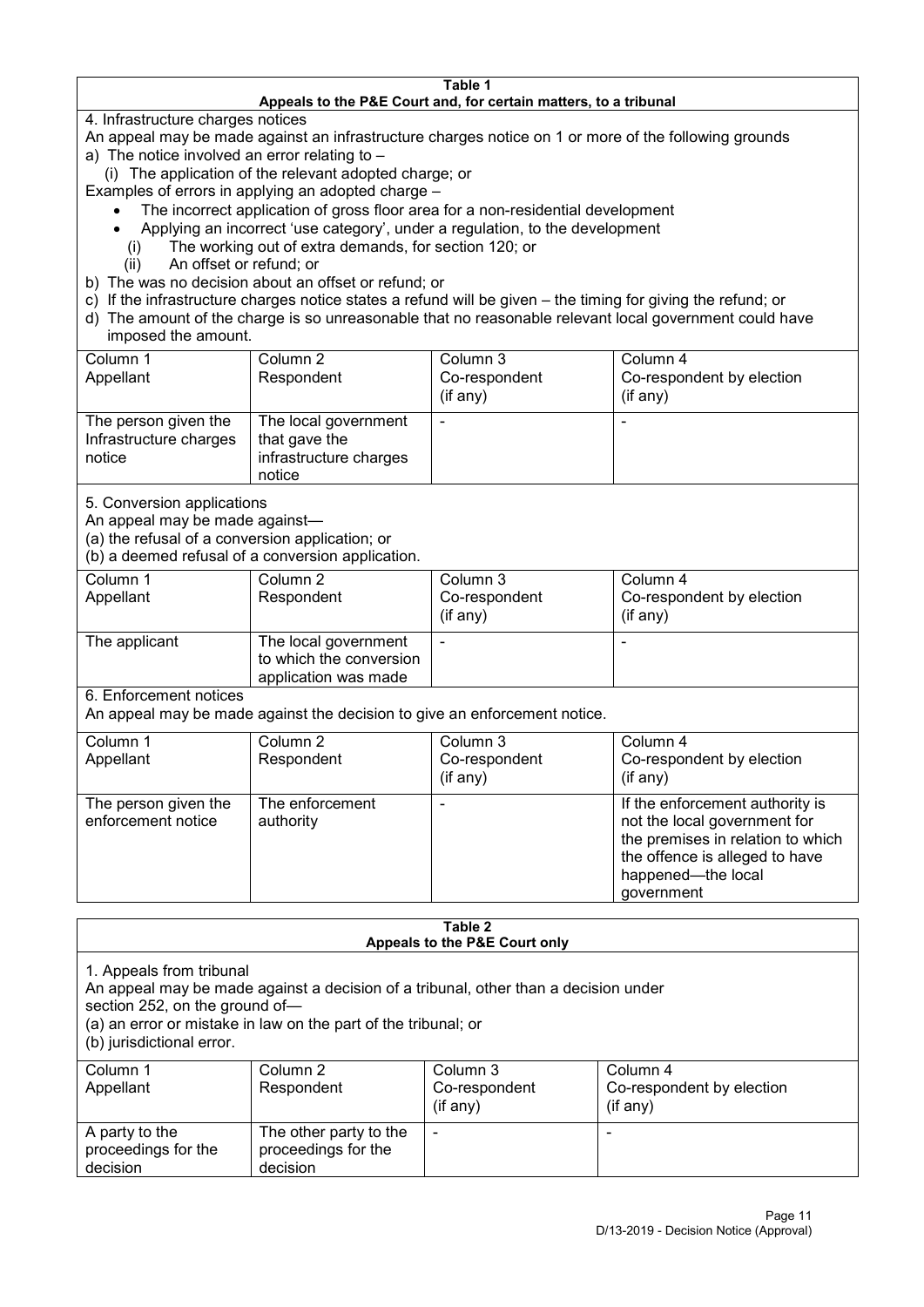#### **Table 2 Appeals to the P&E Court only**

2. Eligible submitter appeals

An appeal may be made against the decision to give a development approval, or an approval for a change application, to the extent that the decision relates to—

(a) any part of the development application for the development approval that required impact assessment; or (b) a variation request.

| Column 1<br>Appellant                                                                                                                                                                                                                                                                                                                                                                  | Column 2<br>Respondent                                                                                                     | Column 3<br>Co-respondent<br>$($ if any $)$                                                                             | Column 4<br>Co-respondent by election<br>(if any)    |  |
|----------------------------------------------------------------------------------------------------------------------------------------------------------------------------------------------------------------------------------------------------------------------------------------------------------------------------------------------------------------------------------------|----------------------------------------------------------------------------------------------------------------------------|-------------------------------------------------------------------------------------------------------------------------|------------------------------------------------------|--|
| 1 For a development<br>application-an<br>eligible submitter for<br>the development<br>application<br>2 For a change<br>application-an<br>eligible submitter for<br>the change<br>application                                                                                                                                                                                           | 1 For a development<br>application-the<br>assessment<br>manager<br>2 For a change<br>application-the<br>responsible entity | 1 The applicant<br>2 If the appeal is<br>about a concurrence<br>agency's referral<br>response-the<br>concurrence agency | Another eligible<br>submitter for the<br>application |  |
| 3. Eligible submitter and eligible advice agency appeals<br>An appeal may be made against a provision of a development approval, or failure to<br>include a provision in the development approval, to the extent the matter relates to-<br>(a) any part of the development application or the change application, for the development approval, that<br>required impact assessment; or |                                                                                                                            |                                                                                                                         |                                                      |  |

(b) a variation request.

| Column 1<br>Appellant                                                                                                                                                                                                                                                                         | Column 2<br>Respondent                                                                                                     | Column 3<br>Co-respondent<br>$($ if any $)$                                                                             | Column 4<br>Co-respondent by election<br>(if any) |  |
|-----------------------------------------------------------------------------------------------------------------------------------------------------------------------------------------------------------------------------------------------------------------------------------------------|----------------------------------------------------------------------------------------------------------------------------|-------------------------------------------------------------------------------------------------------------------------|---------------------------------------------------|--|
| 1 For a development<br>application-an<br>eligible submitter for<br>the development<br>application<br>2 For a change<br>application-an<br>eligible submitter for<br>the change<br>application<br>3 An eligible advice<br>agency for the<br>development<br>application or<br>change application | 1 For a development<br>application-the<br>assessment<br>manager<br>2 For a change<br>application-the<br>responsible entity | 1 The applicant<br>2 If the appeal is<br>about a concurrence<br>agency's referral<br>response-the<br>concurrence agency | Another eligible submitter for the<br>application |  |
| 4. Compensation claims<br>An appeal may be made against-<br>(a) a decision under section 32 about a compensation claim; or<br>(b) a decision under section 265 about a claim for compensation; or<br>(c) a deemed refusal of a claim under paragraph (a) or (b).                              |                                                                                                                            |                                                                                                                         |                                                   |  |
| Column 1<br>Appellant                                                                                                                                                                                                                                                                         | Column <sub>2</sub><br>Respondent                                                                                          | Column 3<br>Co-respondent<br>(if any)                                                                                   | Column 4<br>Co-respondent by election<br>(if any) |  |
| A person dissatisfied<br>with the decision                                                                                                                                                                                                                                                    | The local<br>government to which                                                                                           |                                                                                                                         |                                                   |  |

the claim was made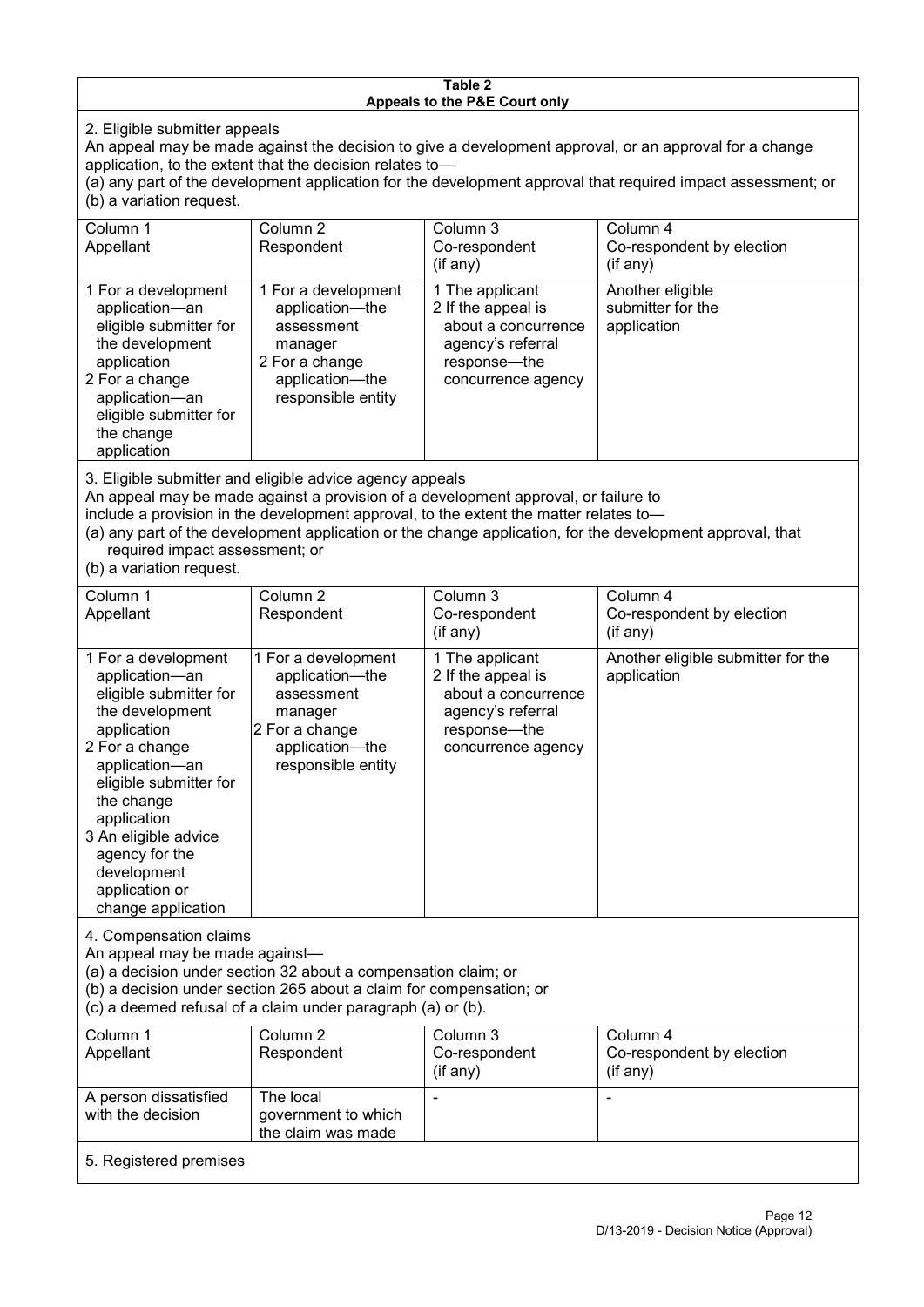| Table 2<br>Appeals to the P&E Court only                                                                                                                                                                                                                                                                             |                                   |                                       |                                                                                                                                                                             |  |
|----------------------------------------------------------------------------------------------------------------------------------------------------------------------------------------------------------------------------------------------------------------------------------------------------------------------|-----------------------------------|---------------------------------------|-----------------------------------------------------------------------------------------------------------------------------------------------------------------------------|--|
| An appeal may be made against a decision of the Minister under chapter 7, part 4.                                                                                                                                                                                                                                    |                                   |                                       |                                                                                                                                                                             |  |
| Column 1<br>Appellant                                                                                                                                                                                                                                                                                                | Column <sub>2</sub><br>Respondent | Column 3<br>Co-respondent<br>(if any) | Column 4<br>Co-respondent by election<br>(if any)                                                                                                                           |  |
| 1 A person given a<br>decision notice about<br>the decision<br>2 If the decision is to<br>register premises or<br>renew the<br>registration of<br>premises-an owner<br>or occupier of<br>premises in the<br>affected area for the<br>registered premises<br>who is dissatisfied<br>with the decision                 | The Minister                      |                                       | If an owner or occupier starts the<br>appeal – the owner of the<br>registered premises                                                                                      |  |
| 6. Local laws<br>An appeal may be made against a decision of a local government, or conditions applied,<br>under a local law about-<br>(a) the use of premises, other than a use that is the natural and ordinary consequence of prohibited<br>development; or<br>(b) the erection of a building or other structure. |                                   |                                       |                                                                                                                                                                             |  |
| Column 1<br>Appellant                                                                                                                                                                                                                                                                                                | Column <sub>2</sub><br>Respondent | Column 3<br>Co-respondent<br>(if any) | Column 4<br>Co-respondent by election<br>(if any)                                                                                                                           |  |
| A person who-<br>(a) applied for the<br>decision; and<br>(b) is dissatisfied with<br>the decision or<br>conditions.                                                                                                                                                                                                  | The local government              |                                       |                                                                                                                                                                             |  |
| Table 3<br>Appeals to the tribunal only                                                                                                                                                                                                                                                                              |                                   |                                       |                                                                                                                                                                             |  |
| 1. Building advisory agency appeals<br>An appeal may be made against giving a development approval for building work to the extent the building<br>work required code assessment against the building assessment provisions.                                                                                         |                                   |                                       |                                                                                                                                                                             |  |
| Column 1<br>Appellant                                                                                                                                                                                                                                                                                                | Column <sub>2</sub><br>Respondent | Column 3<br>Co-respondent<br>(if any) | Column 4<br>Co-respondent by election<br>(if any)                                                                                                                           |  |
| A building advisory<br>agency for the<br>development application<br>related to the approval                                                                                                                                                                                                                          | The assessment<br>manager         | The applicant                         | 1 A concurrence agency for the<br>development application<br>related to the approval<br>2 A private certifier for the<br>development application<br>related to the approval |  |
| 3. Certain decisions under the Building Act and the Plumbing and Drainage Act<br>An appeal may be made against a decision under-<br>(a) the Building Act, other than a decision made by the Queensland Building and Construction Commission; or<br>(b) the Plumbing and Drainage Act, part 4 or 5.                   |                                   |                                       |                                                                                                                                                                             |  |
| Column 1<br>Appellant                                                                                                                                                                                                                                                                                                | Column <sub>2</sub><br>Respondent | Column 3<br>Co-respondent<br>(if any) | Column 4<br>Co-respondent by election<br>(if any)                                                                                                                           |  |